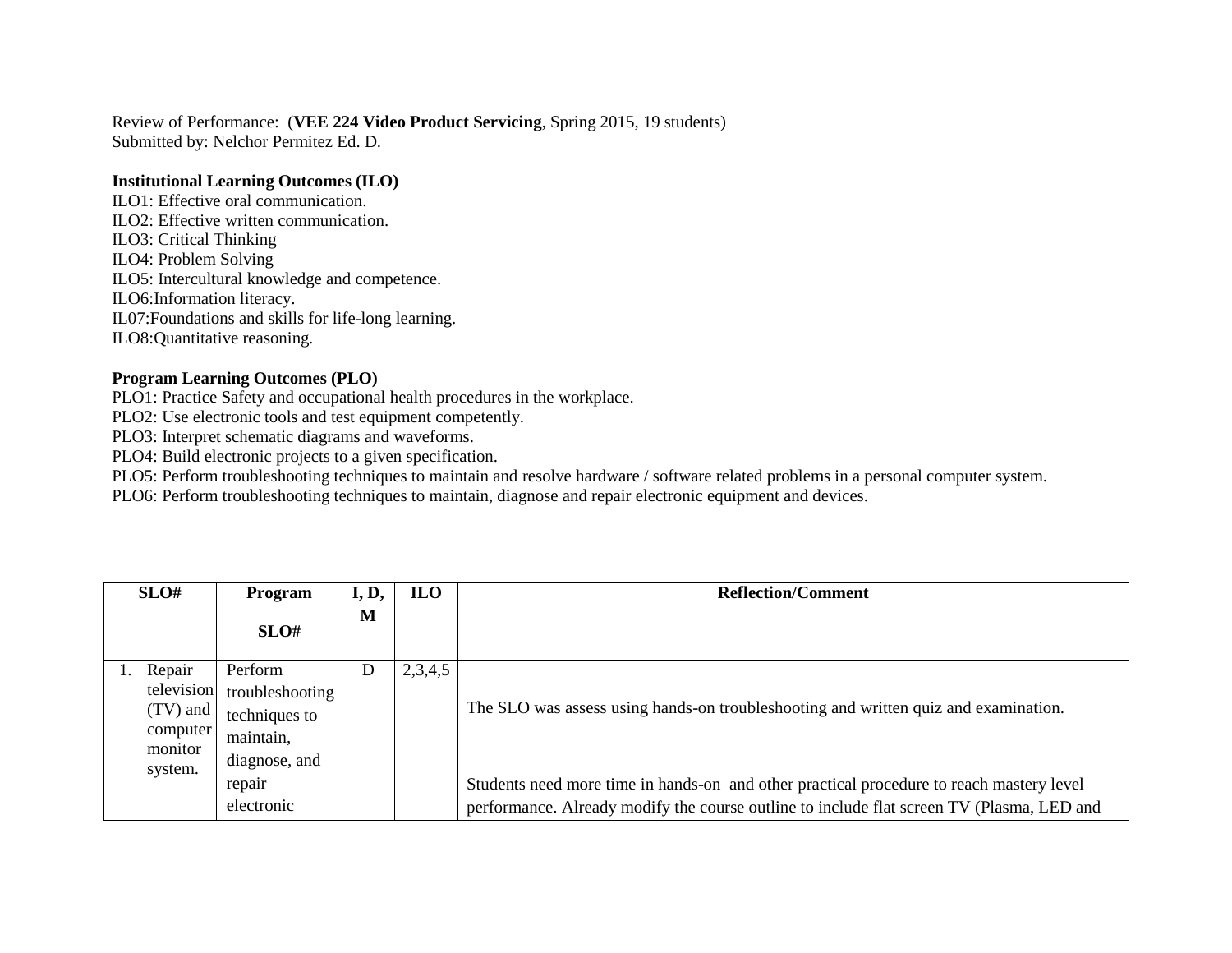|                                                      | equipment and                                                             |              |         | LCD) in the course to be updated.                                                                                                                                                                                                                                                                            |                   |  |
|------------------------------------------------------|---------------------------------------------------------------------------|--------------|---------|--------------------------------------------------------------------------------------------------------------------------------------------------------------------------------------------------------------------------------------------------------------------------------------------------------------|-------------------|--|
|                                                      | devices.                                                                  |              |         | Letter Grade                                                                                                                                                                                                                                                                                                 | Number of student |  |
|                                                      |                                                                           |              |         | $\mathbf{A}$                                                                                                                                                                                                                                                                                                 | 3                 |  |
|                                                      |                                                                           |              |         | $\bf{B}$                                                                                                                                                                                                                                                                                                     | 8                 |  |
|                                                      |                                                                           |              |         | $\mathbf C$                                                                                                                                                                                                                                                                                                  | 8                 |  |
|                                                      |                                                                           |              |         |                                                                                                                                                                                                                                                                                                              |                   |  |
| 2. Repair<br>video<br>cassette<br>recorder<br>(VCR). | Perform<br>troubleshooting<br>techniques to<br>maintain,<br>diagnose, and | D            | 2,3,4,5 | The SLO was assess using hands-on troubleshooting and written quiz and examination.<br>Students need more time in hands-on and other practical procedure to reach mastery level<br>performance. They also find it interesting to witness how the mechatronics technology works<br>in a small machine of VCR. |                   |  |
|                                                      | repair<br>electronic                                                      |              |         | Letter Grade                                                                                                                                                                                                                                                                                                 | Number of student |  |
|                                                      | equipment and<br>devices.                                                 |              |         | $\mathbf{A}$                                                                                                                                                                                                                                                                                                 | $\overline{2}$    |  |
|                                                      |                                                                           |              |         | $\bf{B}$                                                                                                                                                                                                                                                                                                     | 9                 |  |
|                                                      |                                                                           |              |         | $\mathbf C$                                                                                                                                                                                                                                                                                                  | 8                 |  |
|                                                      |                                                                           |              |         |                                                                                                                                                                                                                                                                                                              |                   |  |
| 3. Repair<br>compact<br>disc (CD)                    | Perform<br>troubleshooting<br>techniques to<br>maintain,                  | $\mathbf{M}$ | 2,3,4,5 | The SLO was assess using hands-on troubleshooting and written quiz and examination.                                                                                                                                                                                                                          |                   |  |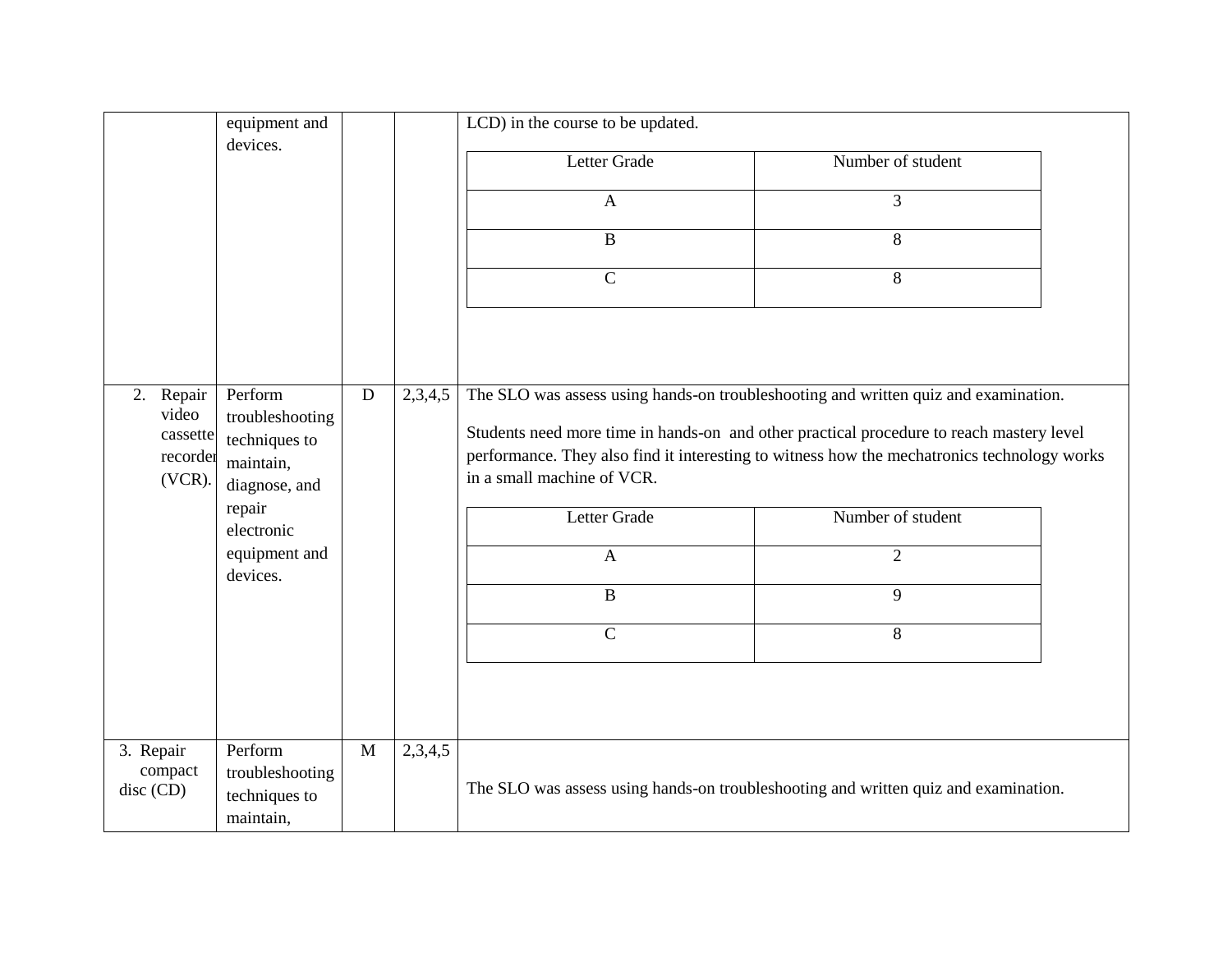| players.                                               | diagnose, and<br>repair<br>electronic<br>equipment and<br>devices.                                                             |   |         | Students need more time in hands-on and other practical procedure to reach mastery level<br>performance. Need to purchase additional 3 oscilloscope for signal tracing and monitoring<br>during diagnostics procedure. |                                                                                                                                                                                                                                                                                                                  |  |
|--------------------------------------------------------|--------------------------------------------------------------------------------------------------------------------------------|---|---------|------------------------------------------------------------------------------------------------------------------------------------------------------------------------------------------------------------------------|------------------------------------------------------------------------------------------------------------------------------------------------------------------------------------------------------------------------------------------------------------------------------------------------------------------|--|
|                                                        |                                                                                                                                |   |         | Letter Grade                                                                                                                                                                                                           | Number of student                                                                                                                                                                                                                                                                                                |  |
|                                                        |                                                                                                                                |   |         | $\overline{A}$                                                                                                                                                                                                         | 3                                                                                                                                                                                                                                                                                                                |  |
|                                                        |                                                                                                                                |   |         | $\bf{B}$                                                                                                                                                                                                               | 9                                                                                                                                                                                                                                                                                                                |  |
|                                                        |                                                                                                                                |   |         | $\mathbf C$                                                                                                                                                                                                            | $\overline{7}$                                                                                                                                                                                                                                                                                                   |  |
| 4. Repair<br>digital<br>video disc<br>(DVD)<br>player. | Perform<br>troubleshooting<br>techniques to<br>maintain,<br>diagnose, and<br>repair<br>electronic<br>equipment and<br>devices. | M | 2,3,4,5 | during diagnostics procedure.<br>Letter Grade<br>$\mathbf{A}$<br>$\, {\bf B}$<br>$\mathbf C$                                                                                                                           | The SLO was assess using hands-on troubleshooting and written quiz and examination.<br>Students need more time in hands-on and other practical procedure to reach mastery level<br>performance. Need to purchase additional 3 oscilloscope for signal tracing and monitoring<br>Number of student<br>3<br>8<br>8 |  |

**Additional observations: :** Need to purchase testing equipment at least 3 digital oscilloscope to be use in the fault finding and diagnosing electronics circuits failure.